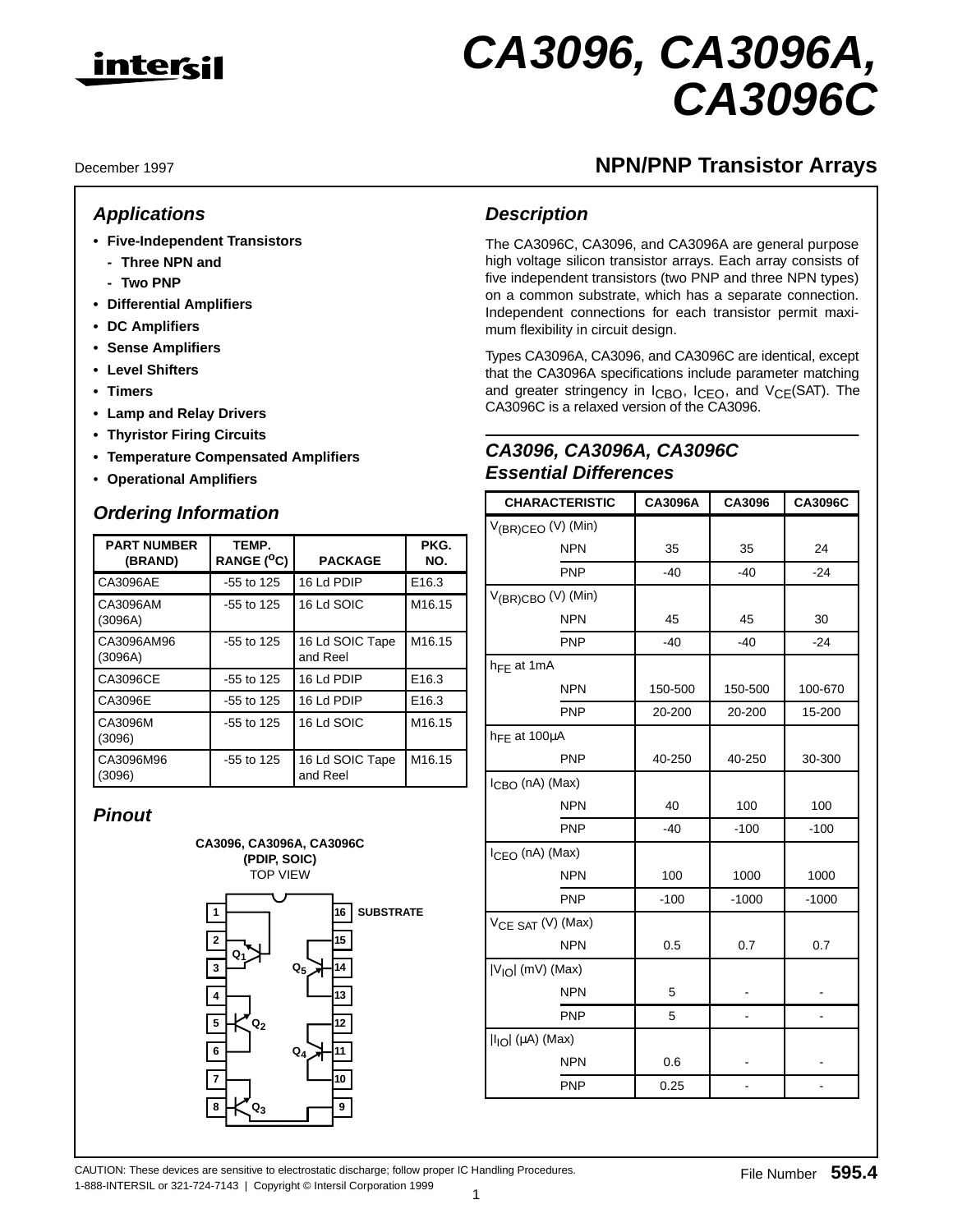### Absolute Maximum Ratings **Conditions Operating Conditions**

| NPN                                                       | PNP    |
|-----------------------------------------------------------|--------|
| Collector-to-Emitter Voltage, V <sub>CEO</sub>            |        |
|                                                           | -40V   |
| CA3096C  24V                                              | -24V   |
| Collector-to-Base Voltage, V <sub>CBO</sub>               |        |
|                                                           | -40V   |
|                                                           | $-24V$ |
| Collector-to-Substrate Voltage, V <sub>CIO</sub> (Note 1) |        |
|                                                           |        |
|                                                           |        |
| Emitter-to-Substrate Voltage, VEIO                        |        |
| CA3096, CA3096A                                           | -40V   |
| CA3096C                                                   | -24V   |
| Emitter-to-Base Voltage, VEBO                             |        |
|                                                           | -40V   |
|                                                           | $-24V$ |
| Collector Current, I <sub>C</sub> (All Types) 50mA        | -10mA  |

| Temperature Range 55°C to 125°C                                           |                      |
|---------------------------------------------------------------------------|----------------------|
| <b>Thermal Information</b>                                                |                      |
| Thermal Resistance (Typical, Note 2)                                      | $\theta_{JA}$ (°C/W) |
|                                                                           | 90                   |
| SOIC Package                                                              | 125                  |
| Maximum Power Dissipation (Each Transistor, Note 3)  200mW                |                      |
| Maximum Junction Temperature (Plastic Package) 150°C                      |                      |
| Maximum Storage Temperature Range 65 <sup>o</sup> C to 150 <sup>o</sup> C |                      |
| Maximum Lead Temperature (Soldering 10s)300°C<br>(SOIC - Lead Tips Only)  |                      |

CAUTION: Stresses above those listed in "Absolute Maximum Ratings" may cause permanent damage to the device. This is a stress only rating and operation of the device at these or any other conditions above those indicated in the operational sections of this specification is not implied.

#### NOTES:

- 1. The collector of each transistor of the CA3096 is isolated from the substrate by an integral diode. The substrate (Terminal 16) must be connected to the most negative point in the external circuit to maintain isolation between transistors and to provide for normal transistor action.
- 2.  $\theta$ <sub>JA</sub> is measured with the component mounted on an evaluation PC board in free air.
- 3. Care must be taken to avoid exceeding the maximum junction temperature. Use the total power dissipation (all transistors) and thermal resistances to calculate the junction temperature.

| <b>TEST</b>                         |                                            |            | CA3096     |                | <b>CA3096A</b> |            |                | <b>CA3096C</b> |            |                |                    |
|-------------------------------------|--------------------------------------------|------------|------------|----------------|----------------|------------|----------------|----------------|------------|----------------|--------------------|
| <b>PARAMETER</b>                    | <b>CONDITIONS</b>                          | <b>MIN</b> | <b>TYP</b> | <b>MAX</b>     | <b>MIN</b>     | <b>TYP</b> | <b>MAX</b>     | <b>MIN</b>     | <b>TYP</b> | <b>MAX</b>     | <b>UNITS</b>       |
|                                     | DC CHARACTERISTICS FOR EACH NPN TRANSISTOR |            |            |                |                |            |                |                |            |                |                    |
| <sup>I</sup> CBO                    | $V_{CB} = 10V$ ,<br>$I_F = 0$              |            | 0.001      | 100            |                | 0.001      | 40             |                | 0.001      | 100            | nA                 |
| <b>I</b> CEO                        | $V_{CE} = 10V$ ,<br>$I_R = 0$              |            | 0.006      | 1000           |                | 0.006      | 100            |                | 0.006      | 1000           | nA                 |
| $V_{(BR)CEO}$                       | $I_C = 1 \text{ mA}, I_B = 0$              | 35         | 50         | $\blacksquare$ | 35             | 50         | $\blacksquare$ | 24             | 35         | $\omega$       | $\vee$             |
| $V_{(BR)CBO}$                       | $I_C = 10 \mu A$ ,<br>$I_F = 0$            | 45         | 100        |                | 45             | 100        |                | 30             | 80         |                | $\vee$             |
| $V_{(BR)ClO}$                       | $I_{CI} = 10 \mu A$ ,<br>$I_B = I_E = 0$   | 45         | 100        |                | 45             | 100        | $\blacksquare$ | 30             | 80         |                | $\vee$             |
| $V_{(BR)EBO}$                       | $I_F = 10 \mu A$ ,<br>$I_{C} = 0$          | 6          | 8          | $\blacksquare$ | 6              | 8          | $\blacksquare$ | 6              | 8          | $\blacksquare$ | $\vee$             |
| $V_{Z}$                             | $I_7 = 10 \mu A$                           | 6          | 7.9        | 9.8            | 6              | 7.9        | 9.8            | 6              | 7.9        | 9.8            | $\vee$             |
| VCE SAT                             | $I_C = 10mA$ ,<br>$IB = 1mA$               |            | 0.24       | 0.7            | ä,             | 0.24       | 0.5            | $\overline{a}$ | 0.24       | 0.7            | $\vee$             |
| $V_{BE}$ (Note 4)                   | $I_C = 1mA$ ,                              | 0.6        | 0.69       | 0.78           | 0.6            | 0.69       | 0.78           | 0.6            | 0.69       | 0.78           | $\vee$             |
| $h_{\text{FF}}$ (Note 4)            | $V_{CE} = 5V$                              | 150        | 390        | 500            | 150            | 390        | 500            | 100            | 390        | 670            |                    |
| $ \Delta V_{BE}/\Delta T $ (Note 4) | $I_C = 1mA$ ,<br>$V_{CE} = 5V$             |            | 1.9        |                |                | 1.9        |                |                | 1.9        | $\blacksquare$ | mV/ <sup>o</sup> C |
|                                     | DC CHARACTERISTICS FOR EACH PNP TRANSISTOR |            |            |                |                |            |                |                |            |                |                    |
| <sup>I</sup> CBO                    | $V_{CB} = -10V$ ,<br>$I_F = 0$             |            | $-0.06$    | $-100$         |                | $-0.006$   | $-40$          |                | $-0.06$    | $-100$         | nA                 |
|                                     |                                            |            |            |                |                |            |                |                |            |                |                    |

#### **Electrical Specifications** For Equipment Design, At  $T_A = 25^{\circ}C$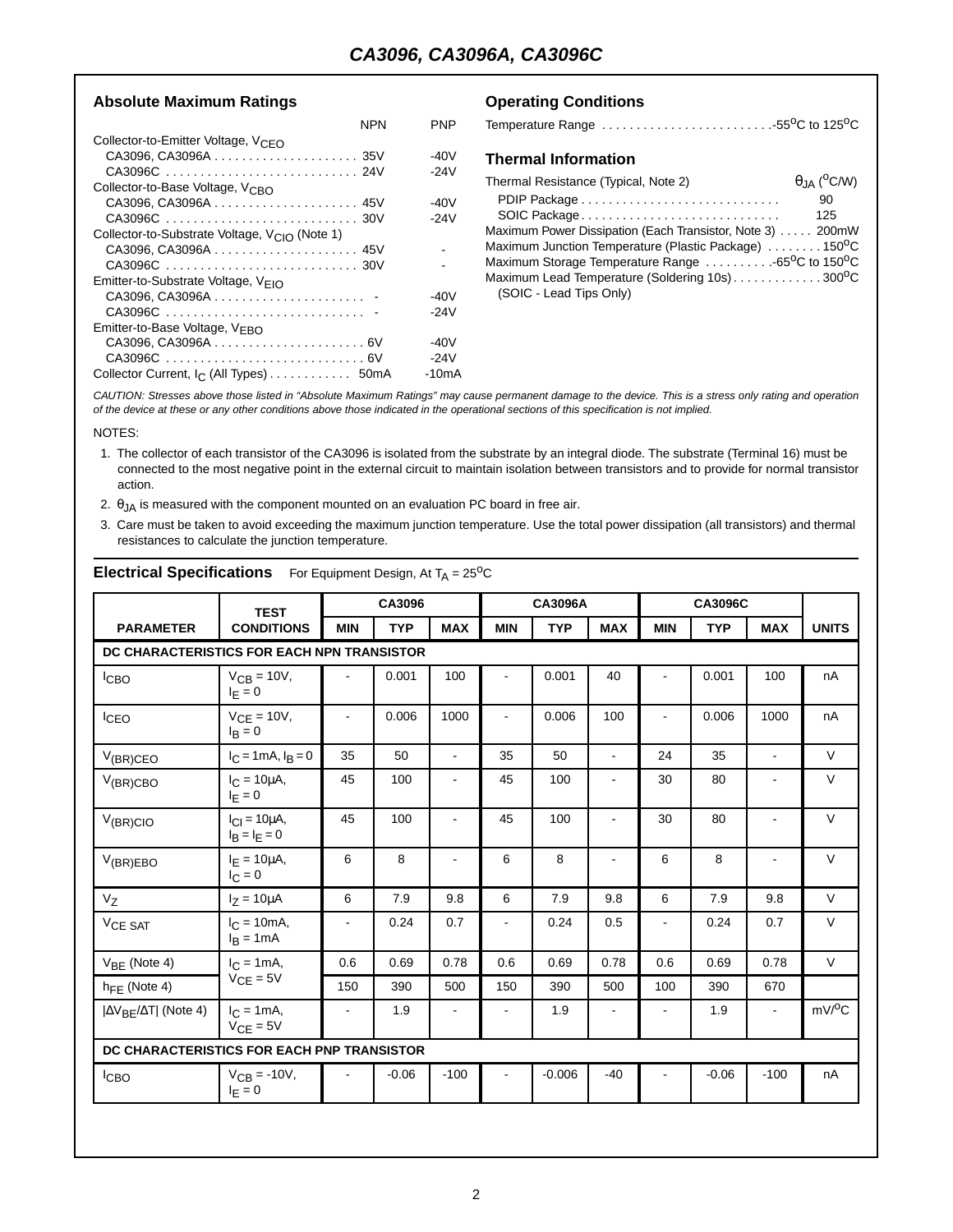# **CA3096, CA3096A, CA3096C**

|                                                                                                                                                                                                                 | <b>TEST</b>                              |            | CA3096     |                |                                                                | <b>CA3096A</b> |                               |                | <b>CA3096C</b>                    |                |              |
|-----------------------------------------------------------------------------------------------------------------------------------------------------------------------------------------------------------------|------------------------------------------|------------|------------|----------------|----------------------------------------------------------------|----------------|-------------------------------|----------------|-----------------------------------|----------------|--------------|
| <b>PARAMETER</b>                                                                                                                                                                                                | <b>CONDITIONS</b>                        | <b>MIN</b> | <b>TYP</b> | <b>MAX</b>     | <b>MIN</b>                                                     | <b>TYP</b>     | <b>MAX</b>                    | <b>MIN</b>     | <b>TYP</b>                        | <b>MAX</b>     | <b>UNITS</b> |
| <b>I</b> CEO                                                                                                                                                                                                    | $V_{CE} = -10V,$<br>$I_R = 0$            |            | $-0.12$    | $-1000$        |                                                                | $-0.12$        | $-100$                        |                | $-0.12$                           | $-1000$        | nA           |
| $V_{(BR)CEO}$                                                                                                                                                                                                   | $I_C = -100 \mu A$ ,<br>$I_B = 0$        | $-40$      | $-75$      |                | $-40$                                                          | $-75$          |                               | $-24$          | $-30$                             | $\blacksquare$ | $\vee$       |
| $V_{(BR)CBO}$                                                                                                                                                                                                   | $I_C = -10\mu A$ ,<br>$I_E = 0$          | $-40$      | $-80$      |                | $-40$                                                          | $-80$          |                               | $-24$          | $-60$                             |                | $\vee$       |
| $V_{(BR)EBO}$                                                                                                                                                                                                   | $I_F = -10\mu A$ ,<br>$I_C = 0$          | $-40$      | $-100$     |                | $-40$                                                          | $-100$         |                               | $-24$          | $-80$                             |                | $\vee$       |
| $V_{(BR)EIO}$                                                                                                                                                                                                   | $I_{F1} = 10 \mu A$ ,<br>$I_B = I_C = 0$ | 40         | 100        | $\blacksquare$ | 40                                                             | 100            | ÷,                            | 24             | 80                                | $\blacksquare$ | $\vee$       |
| V <sub>CE</sub> SAT                                                                                                                                                                                             | $I_{C} = -1mA$ ,<br>$I_B = -100 \mu A$   | ÷,         | $-0.16$    | $-0.4$         | ÷,                                                             | $-0.16$        | $-0.4$                        | $\blacksquare$ | $-0.16$                           | $-0.4$         | $\mathsf{V}$ |
| $V_{BF}$ (Note 4)                                                                                                                                                                                               | $I_C = -100 \mu A$ ,<br>$V_{CE} = -5V$   | $-0.5$     | $-0.6$     | $-0.7$         | $-0.5$                                                         | $-0.6$         | $-0.7$                        | $-0.5$         | $-0.6$                            | $-0.7$         | $\vee$       |
| $h_{\text{FF}}$ (Note 4)                                                                                                                                                                                        | $I_C = -100 \mu A$ ,<br>$V_{CE} = -5V$   | 40         | 85         | 250            | 40                                                             | 85             | 250                           | 30             | 85                                | 300            |              |
|                                                                                                                                                                                                                 | $I_{C} = -1mA,$<br>$V_{CE} = -5V$        | 20         | 47         | 200            | 20                                                             | 47             | 200                           | 15             | 47                                | 200            |              |
| $ \Delta V_{BF}/\Delta T $ (Note 4)                                                                                                                                                                             | $I_C = -100 \mu A$ ,<br>$V_{CE} = -5V$   |            | 2.2        |                |                                                                | 2.2            |                               |                | 2.2                               | $\blacksquare$ | $mV/{}^{0}C$ |
| <b>ICBO</b>                                                                                                                                                                                                     | <b>Collector-Cutoff Current</b>          |            |            |                | V <sub>7</sub>                                                 |                | Emitter-to-Base Zener Voltage |                |                                   |                |              |
| <b>Collector-Cutoff Current</b><br>ICEO                                                                                                                                                                         |                                          |            |            |                | Collector-to-Emitter Saturation Voltage<br>V <sub>CE</sub> SAT |                |                               |                |                                   |                |              |
| Collector-to-Emitter Breakdown Voltage<br>$V_{(BR)CEO}$                                                                                                                                                         |                                          |            |            |                | $V_{BE}$                                                       |                | Base-to-Emitter Voltage       |                |                                   |                |              |
| Collector-to-Base Breakdown Voltage<br>$V_{(BR)CBO}$                                                                                                                                                            |                                          |            |            |                | $h_{FE}$                                                       |                |                               |                | DC Forward-Current Transfer Ratio |                |              |
| Collector-to-Substrate Breakdown Voltage<br>Magnitude of Temperature Coefficient:<br>$V_{(BR)ClO}$<br>$ \Delta V_{BF}/\Delta T $<br>(for each transistor)<br>Emitter-to-Base Breakdown Voltage<br>$V_{(BR)EBO}$ |                                          |            |            |                |                                                                |                |                               |                |                                   |                |              |

## **Electrical Specifications** For Equipment Design, At T<sub>A</sub> = 25<sup>o</sup>C (Continued)

NOTE:

4. Actual forcing current is via the emitter for this test.

**Electrical Specifications** For Equipment Design At T<sub>A</sub> = 25<sup>o</sup>C (CA3096A Only)

|                                                                 |                                   |                                                          | <b>CA3096A</b> |            |            |                         |  |  |  |
|-----------------------------------------------------------------|-----------------------------------|----------------------------------------------------------|----------------|------------|------------|-------------------------|--|--|--|
| <b>PARAMETER</b>                                                | <b>SYMBOL</b>                     | <b>TEST CONDITIONS</b>                                   | <b>MIN</b>     | <b>TYP</b> | <b>MAX</b> | <b>UNITS</b>            |  |  |  |
| FOR TRANSISTORS $Q_1$ AND $Q_2$ (AS A DIFFERENTIAL AMPLIFIER)   |                                   |                                                          |                |            |            |                         |  |  |  |
| Absolute Input Offset Voltage                                   | $ V_{\text{IO}} $                 | $V_{CE} = 5V$ , $I_C = 1mA$                              |                | 0.3        | 5          | mV                      |  |  |  |
| Absolute Input Offset Current                                   | $\vert I_{IO} \vert$              |                                                          |                | 0.07       | 0.6        | μA                      |  |  |  |
| Absolute Input Offset Voltage<br><b>Temperature Coefficient</b> | $\Delta V_{\rm IO}$<br>$\Delta T$ |                                                          |                | 1.1        |            | $\mu$ V/ <sup>o</sup> C |  |  |  |
| FOR TRANSISTORS $Q_4$ AND $Q_5$ (AS A DIFFERENTIAL AMPLIFIER)   |                                   |                                                          |                |            |            |                         |  |  |  |
| Absolute Input Offset Voltage                                   | $ V_{IO} $                        | $V_{\text{CF}} = -5V$ , $I_{\text{C}} = -100\mu\text{A}$ |                | 0.15       | 5          | mV                      |  |  |  |
| Absolute Input Offset Current                                   | II <sub>IO</sub> I                | $R_S = 0$                                                |                | 2          | 250        | nA                      |  |  |  |
| Absolute Input Offset Voltage<br><b>Temperature Coefficient</b> | $\Delta V_{\rm IO}$<br>$\Delta T$ |                                                          |                | 0.54       |            | $\mu$ V/ <sup>o</sup> C |  |  |  |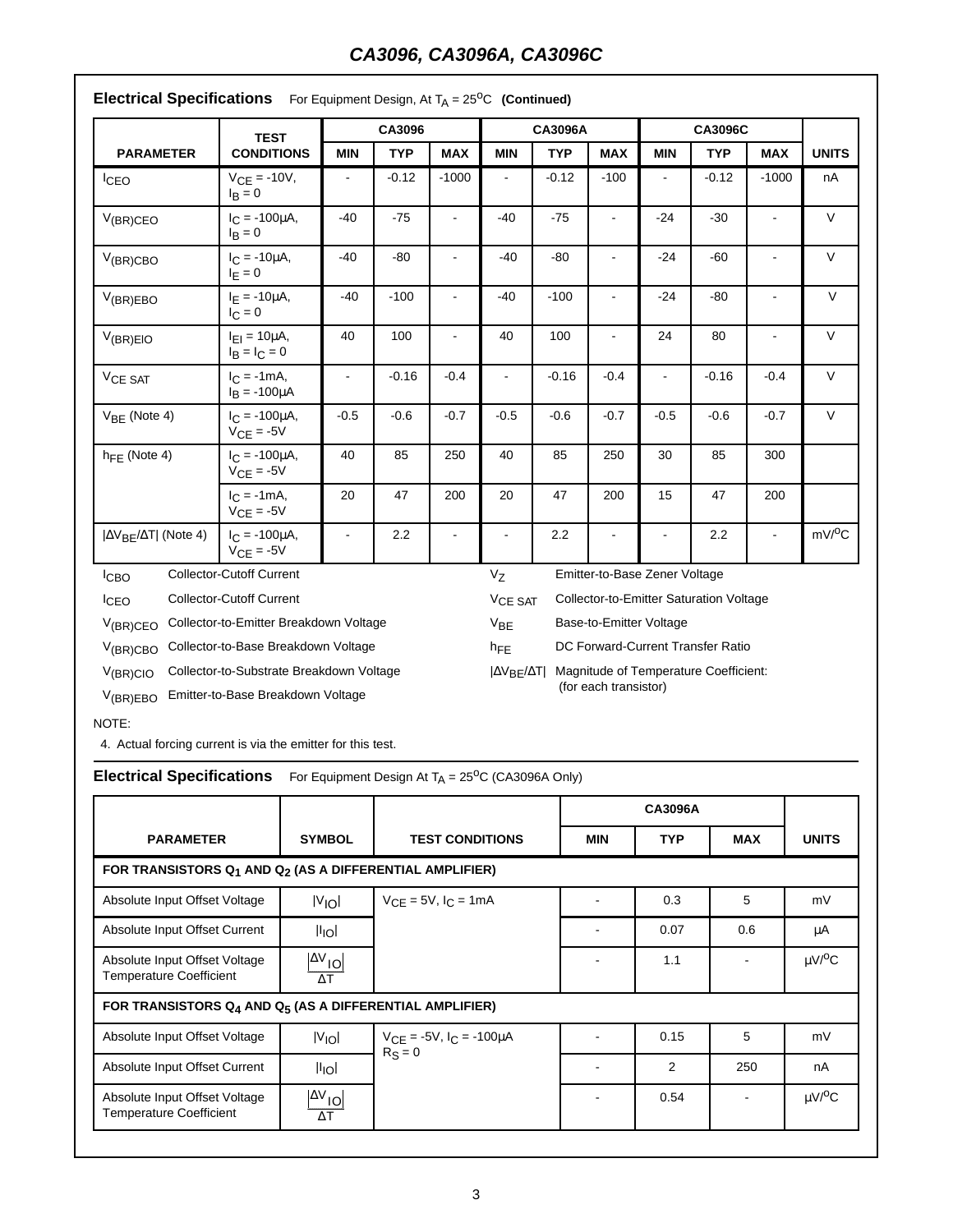# **CA3096, CA3096A, CA3096C**

## **Electrical Specifications** Typical Values Intended Only for Design Guidance At T<sub>A</sub> = 25<sup>o</sup>C

| <b>PARAMETER</b>                                | <b>SYMBOL</b> |                 | <b>TEST CONDITIONS</b>                         | <b>TYPICAL</b><br><b>VALUES</b> | <b>UNITS</b> |
|-------------------------------------------------|---------------|-----------------|------------------------------------------------|---------------------------------|--------------|
| DYNAMIC CHARACTERISTICS FOR EACH NPN TRANSISTOR |               |                 |                                                |                                 |              |
| Noise Figure (Low Frequency)                    | <b>NF</b>     | 2.2             | dB                                             |                                 |              |
| Low-Frequency, Input Resistance                 |               | $R_{I}$         | $f = 1.0$ kHz, $V_{CE} = 5V I_C = 1$ mA        | 10                              | kΩ           |
| Low-Frequency Output Resistance                 |               | $R_{\rm O}$     | $f = 1.0$ kHz, $V_{CE} = 5V I_C = 1$ mA        | 80                              | kΩ           |
| <b>Admittance Characteristics</b>               |               |                 |                                                |                                 |              |
| <b>Forward Transfer Admittance</b>              | <b>YFE</b>    | <b>GFE</b>      | f = 1MHz, $V_{CE}$ = 5V, $I_C$ = 1mA           | 7.5                             | mS           |
|                                                 |               | $b_{FF}$        | f = 1MHz, $V_{CE}$ = 5V, $I_C$ = 1mA           | -i13                            | mS           |
| Input Admittance                                |               | $g_{IE}$        | f = 1MHz, $V_{CF}$ = 5V, $I_C$ = 1mA           | 2.2                             | mS           |
|                                                 | <b>YIE</b>    | b <sub>IF</sub> | $f = 1$ MHz, $V_{CE} = 5V$ , $I_C = 1$ mA      | i3.1                            | mS           |
| <b>Output Admittance</b>                        |               | <b>9OE</b>      | $f = 1$ MHz, $V_{CE} = 5V$ , $I_C = 1mA$       | 0.76                            | mS           |
|                                                 | <b>YOE</b>    | $b_{OE}$        | f = 1MHz, $V_{CE}$ = 5V, $I_C$ = 1mA           | i2.4                            | mS           |
| Gain-Bandwidth Product                          |               | fτ              | $V_{CE} = 5V$ , $I_C = 1.0mA$                  | 280                             | MHz          |
|                                                 |               |                 | $V_{CF} = 5V$ , $I_C = 5mA$                    | 335                             | MHz          |
| Emitter-To-Base Capacitance                     |               | $C_{EB}$        | $V_{FB} = 3V$                                  | 0.75                            | pF           |
| Collector-To-Base Capacitance                   |               | C <sub>CB</sub> | $V_{CB} = 3V$                                  | 0.46                            | pF           |
| Collector-To-Substrate Capacitance              |               | C <sub>CI</sub> | $V_{CI} = 3V$                                  | 3.2                             | рF           |
| DYNAMIC CHARACTERISTICS FOR EACH PNP TRANSISTOR |               |                 |                                                |                                 |              |
| Noise Figure (Low Frequency)                    |               | <b>NF</b>       | f = 1kHz, $I_C$ = 100µA, $R_S$ = 1k $\Omega$   | 3                               | dB           |
| Low-Frequency Input Resistance                  |               | $R_{I}$         | $f = 1$ kHz, $V_{CE} = 5V$ , $I_C = 100 \mu A$ | 27                              | kΩ           |
| Low-Frequency Output Resistance                 |               | $R_{\rm O}$     | f = 1kHz, $V_{CE}$ = 5V, $I_C$ = 100µA         | 680                             | kΩ           |
| Gain-Bandwidth Product                          |               | fτ              | $V_{CE} = 5V$ , $I_C = 100 \mu A$              | 6.8                             | MHz          |
| Emitter-To-Base Capacitance                     |               | $C_{EB}$        | $V_{EB} = -3V$                                 | 0.85                            | pF           |
| Collector-To-Base Capacitance                   |               | $C_{CB}$        | $V_{CB} = -3V$                                 | 2.25                            | pF           |
| Base-To-Substrate Capacitance                   |               | $C_{BI}$        | $V_{BI} = 3V$                                  | 3.05                            | pF           |

# **Typical Applications**



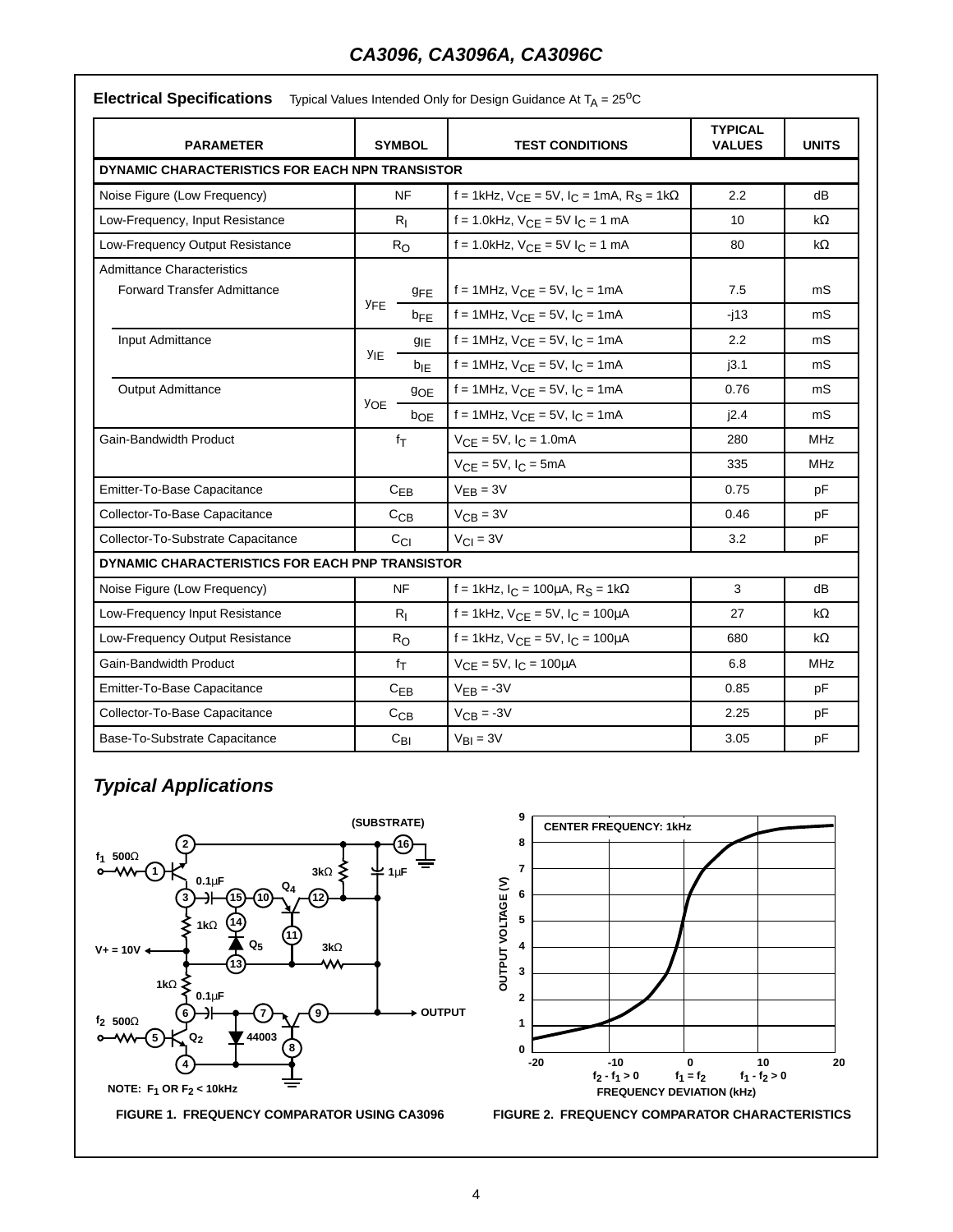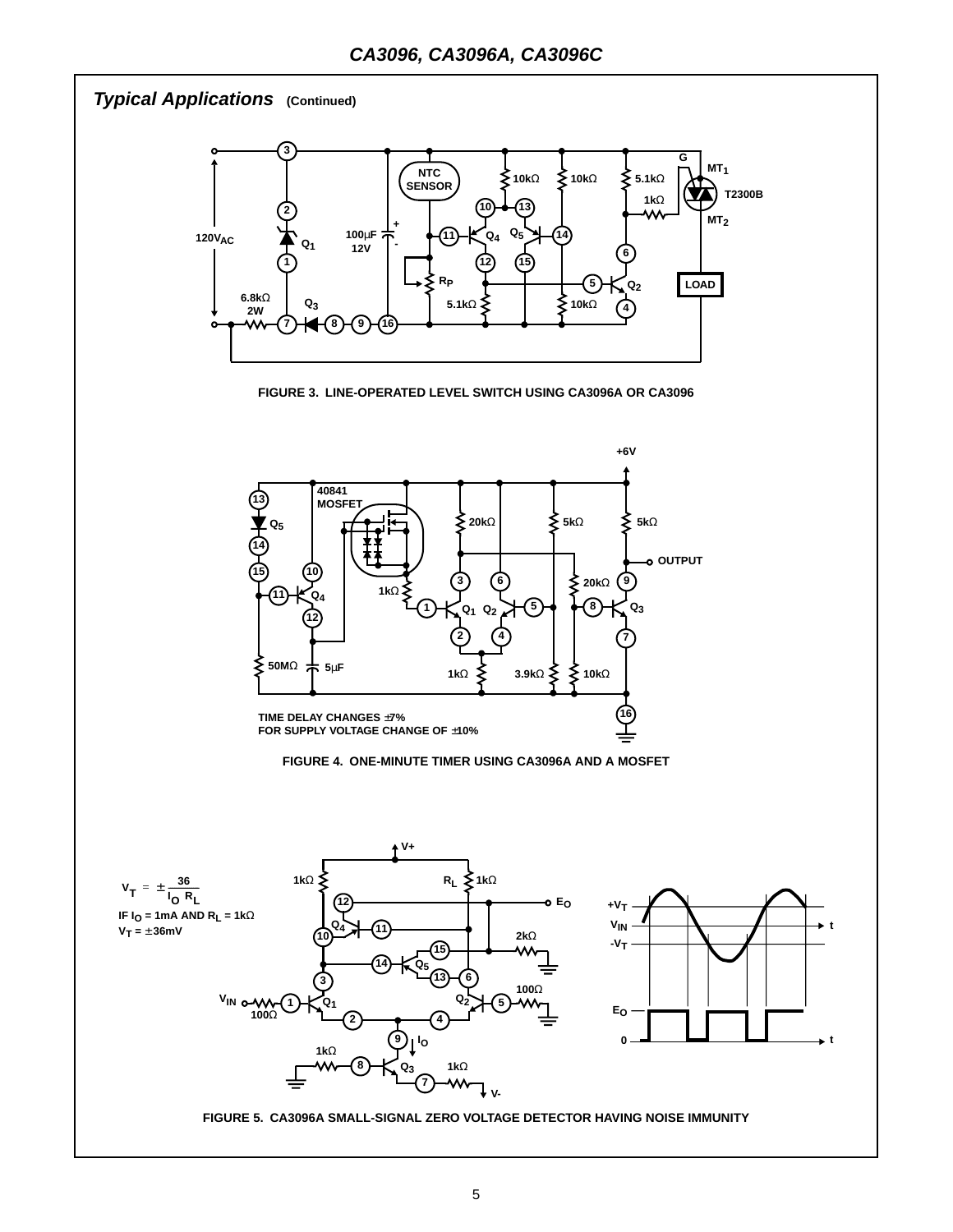# **Typical Applications (Continued)**



**FIGURE 6. TEN-SECOND TIMER OPERATED FROM 1.5V SUPPLY USING CA3096**



NOTES:

- 5. Can be operated with either dual supply or single supply.
- 6. Wide-input common mode range +5V to -5V.
- 7. Low bias current: <1µA.

**FIGURE 7. CASCADE OF DIFFERENTIAL AMPLIFIERS USING CA3096A**

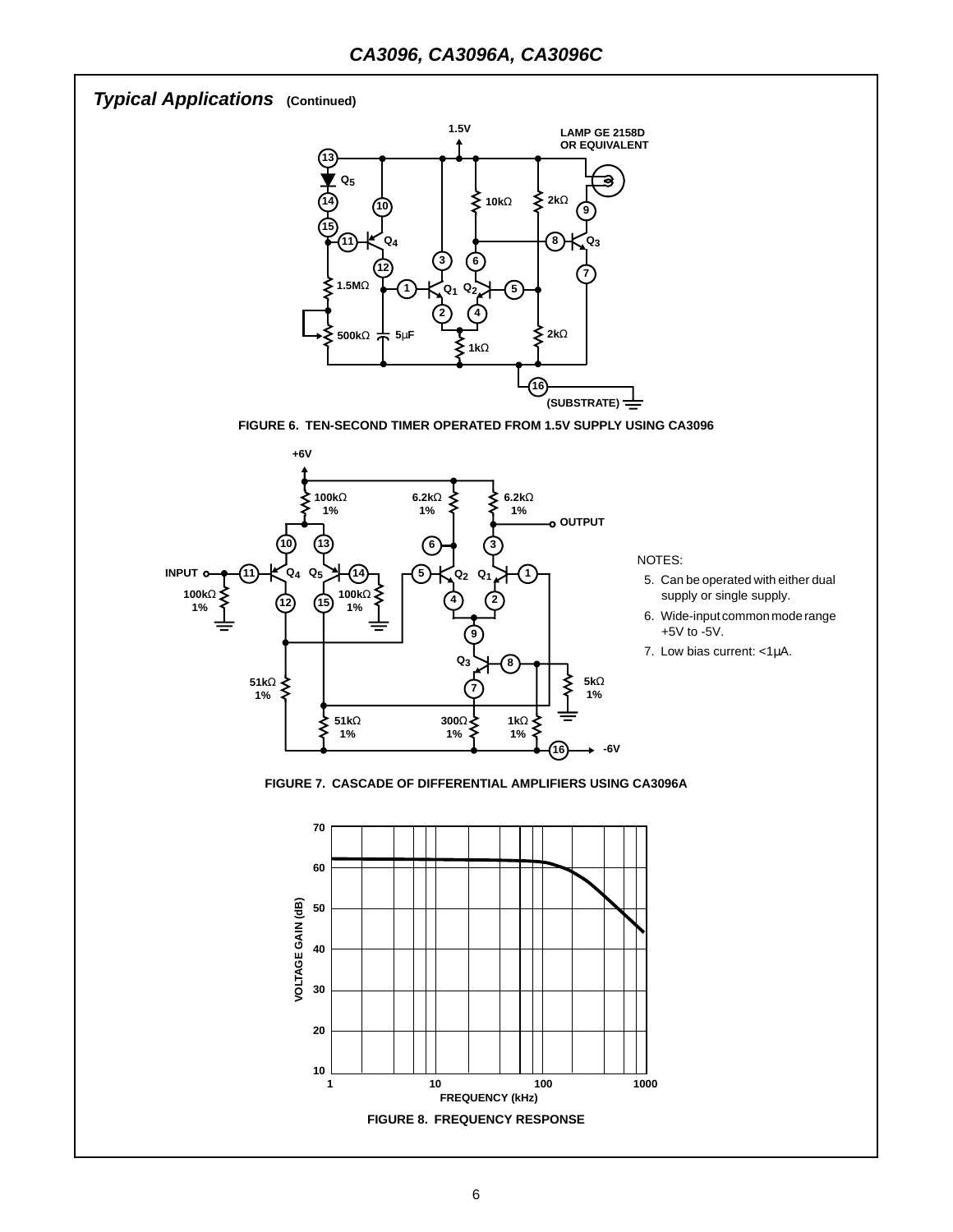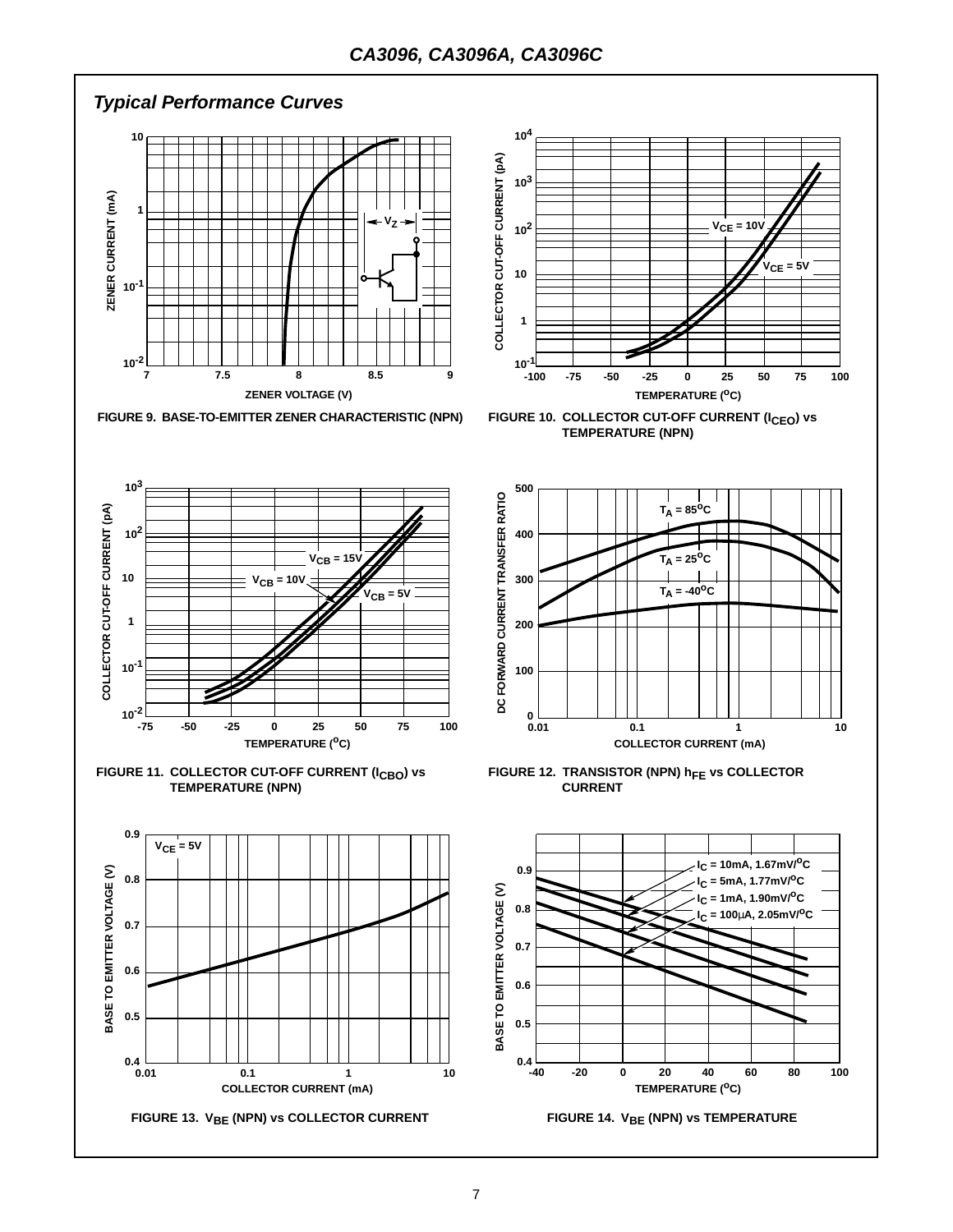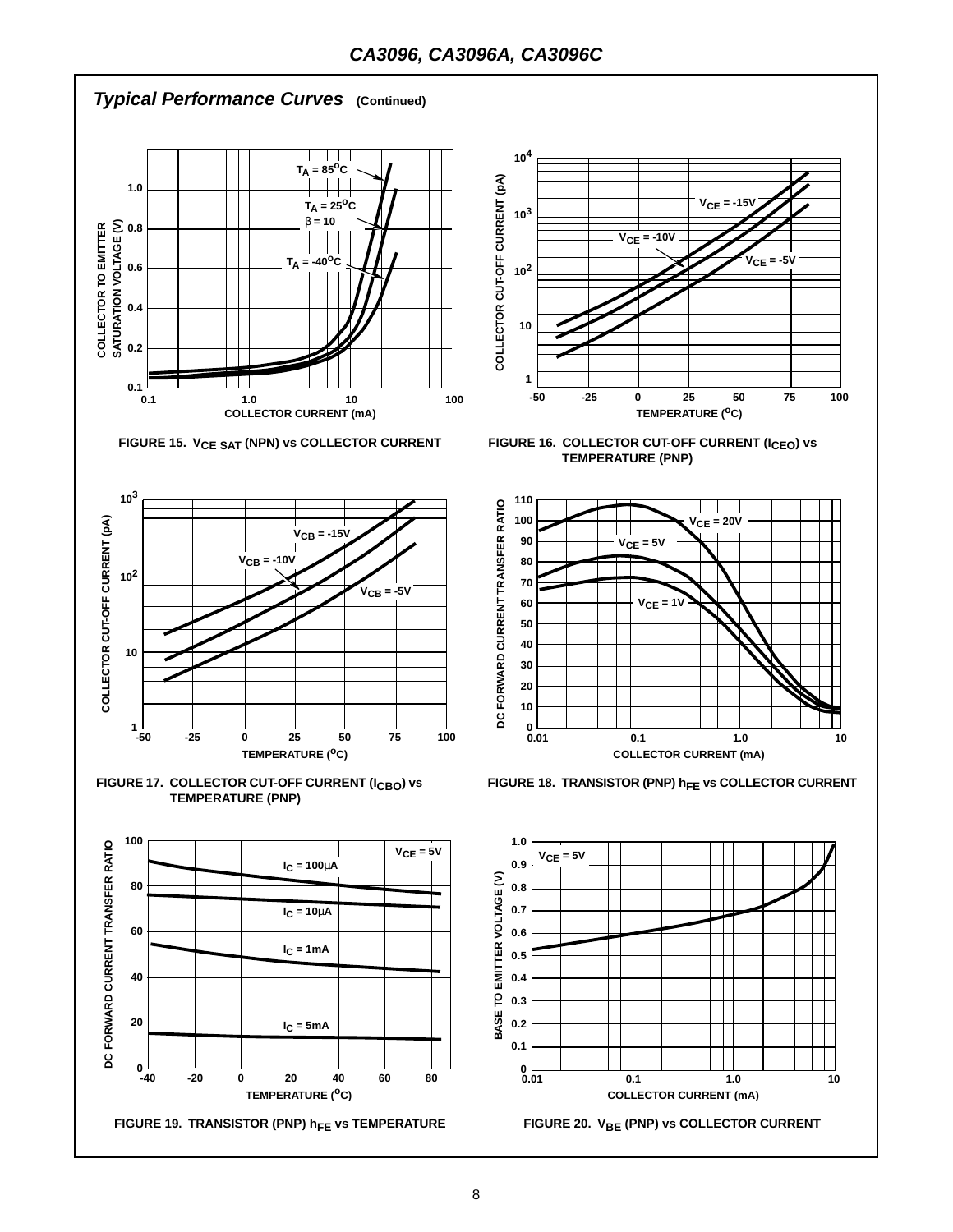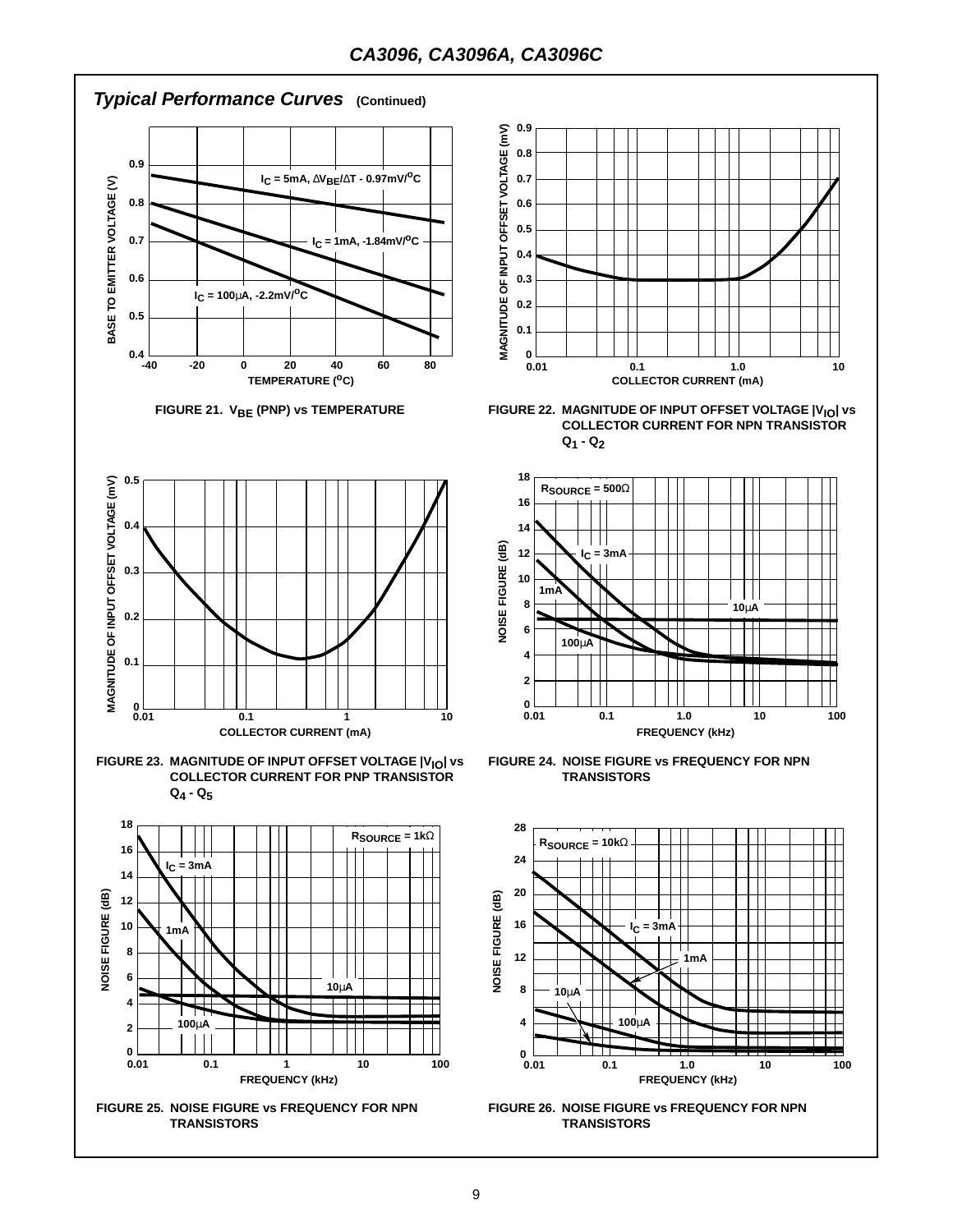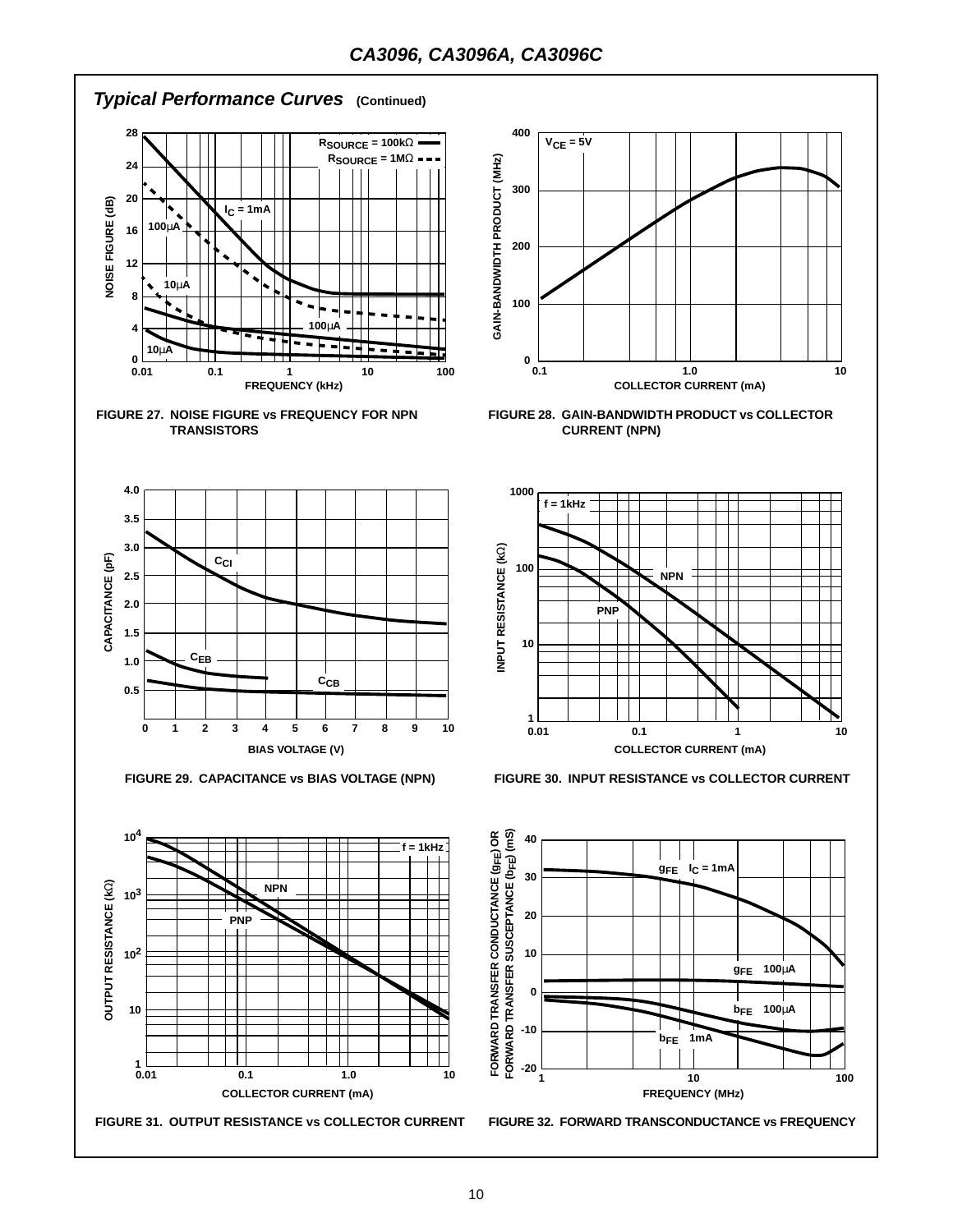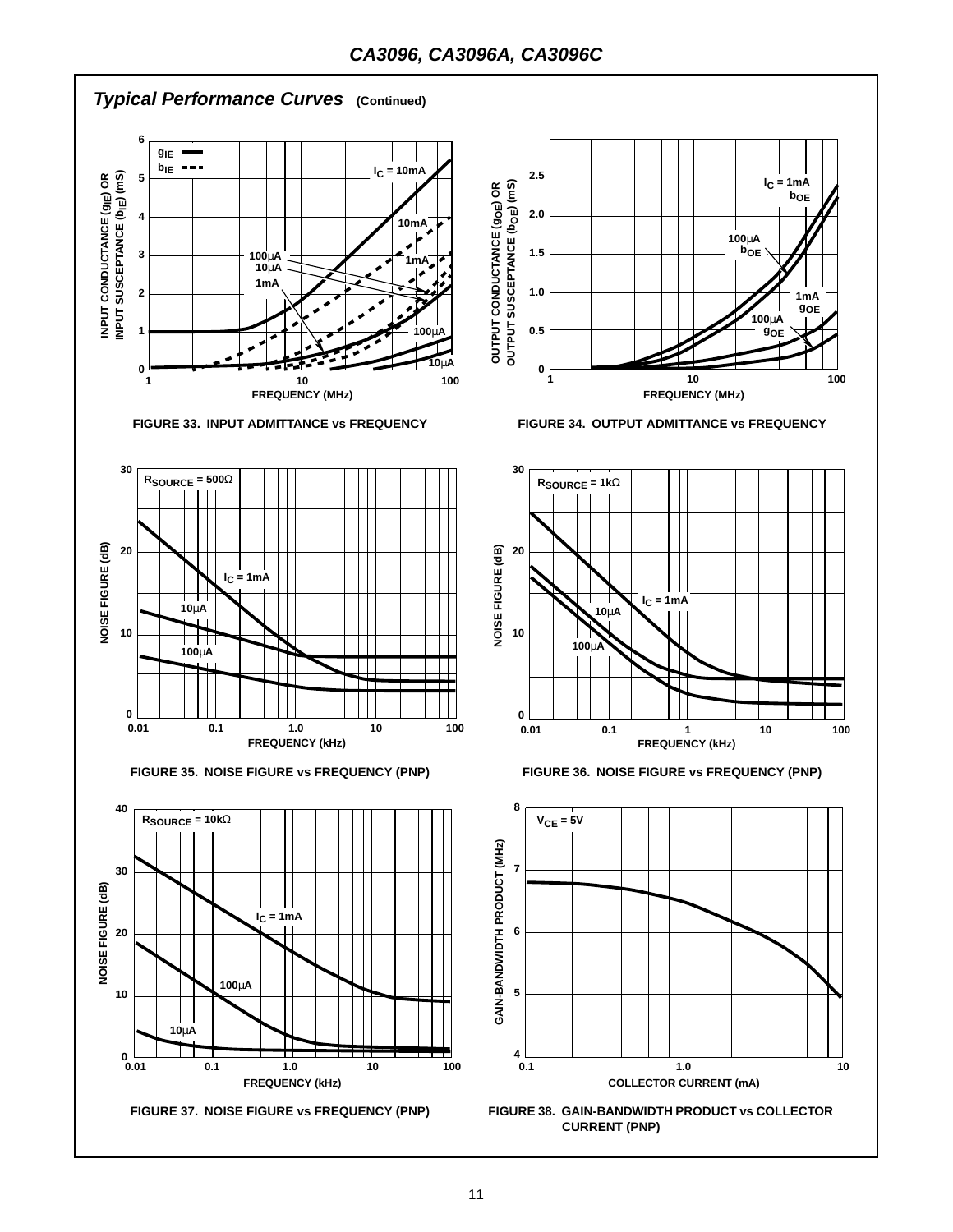

**CA3096H**



Dimensions in parentheses are in millimeters and are derived from the basic inch dimensions as indicated. Grid graduations are in mils  $(10^{-3}$ inch).

The photographs and dimensions represent a chip when it is part of the wafer. When the wafer is cut into chips, the cleavage angles are 57 degrees instead of 90 degrees with respect to the face of the chip. Therefore, the isolated chip is actually 7mils (0.17mm) larger in both dimensions.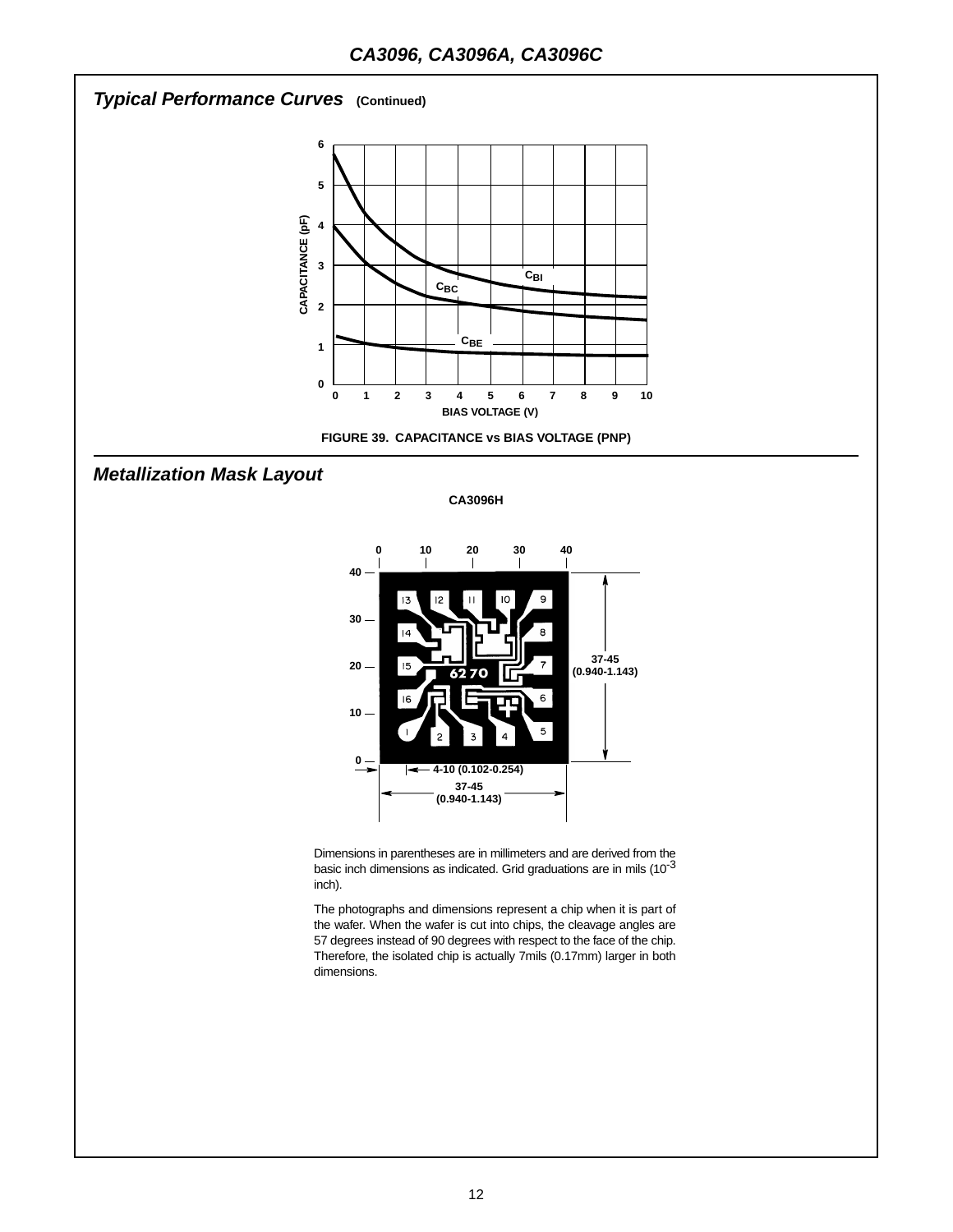## **Dual-In-Line Plastic Packages (PDIP)**



#### NOTES:

- 1. Controlling Dimensions: INCH. In case of conflict between English and Metric dimensions, the inch dimensions control.
- 2. Dimensioning and tolerancing per ANSI Y14.5M**-**1982.
- 3. Symbols are defined in the "MO Series Symbol List" in Section 2.2 of Publication No. 95.
- 4. Dimensions A, A1 and L are measured with the package seated in JE-DEC seating plane gauge GS**-**3.
- 5. D, D1, and E1 dimensions do not include mold flash or protrusions. Mold flash or protrusions shall not exceed 0.010 inch (0.25mm).
- 6. E and  $|e_A|$  are measured with the leads constrained to be perpendicular to <del>dat</del>um | -C- |.
- 7.  $e_B$  and  $e_C$  are measured at the lead tips with the leads unconstrained. e<sub>C</sub> must be zero or greater.
- 8. B1 maximum dimensions do not include dambar protrusions. Dambar protrusions shall not exceed 0.010 inch (0.25mm).
- 9. N is the maximum number of terminal positions.
- 10. Corner leads (1, N, N/2 and N/2 + 1) for E8.3, E16.3, E18.3, E28.3, E42.6 will have a B1 dimension of 0.030 - 0.045 inch (0.76 - 1.14mm).

#### **E16.3 (JEDEC MS-001-BB ISSUE D) 16 LEAD DUAL-IN-LINE PLASTIC PACKAGE**

|                |            | <b>INCHES</b> |            | <b>MILLIMETERS</b> |                |
|----------------|------------|---------------|------------|--------------------|----------------|
| <b>SYMBOL</b>  | <b>MIN</b> | <b>MAX</b>    | <b>MIN</b> | <b>MAX</b>         | <b>NOTES</b>   |
| A              |            | 0.210         |            | 5.33               | 4              |
| A <sub>1</sub> | 0.015      |               | 0.39       |                    | 4              |
| A2             | 0.115      | 0.195         | 2.93       | 4.95               |                |
| B              | 0.014      | 0.022         | 0.356      | 0.558              |                |
| <b>B1</b>      | 0.045      | 0.070         | 1.15       | 1.77               | 8, 10          |
| С              | 0.008      | 0.014         | 0.204      | 0.355              |                |
| D              | 0.735      | 0.775         | 18.66      | 19.68              | 5              |
| D <sub>1</sub> | 0.005      |               | 0.13       |                    | 5              |
| E              | 0.300      | 0.325         | 7.62       | 8.25               | 6              |
| E <sub>1</sub> | 0.240      | 0.280         | 6.10       | 7.11               | 5              |
| e              |            | 0.100 BSC     | 2.54 BSC   |                    |                |
| $e_A$          |            | 0.300 BSC     |            | 7.62 BSC           |                |
| $e_{B}$        |            | 0.430         |            | 10.92              | $\overline{7}$ |
| L              | 0.115      | 0.150         | 2.93       | 3.81               | 4              |
| Ν              |            | 16            |            | 16                 | 9              |

Rev. 0 12/93